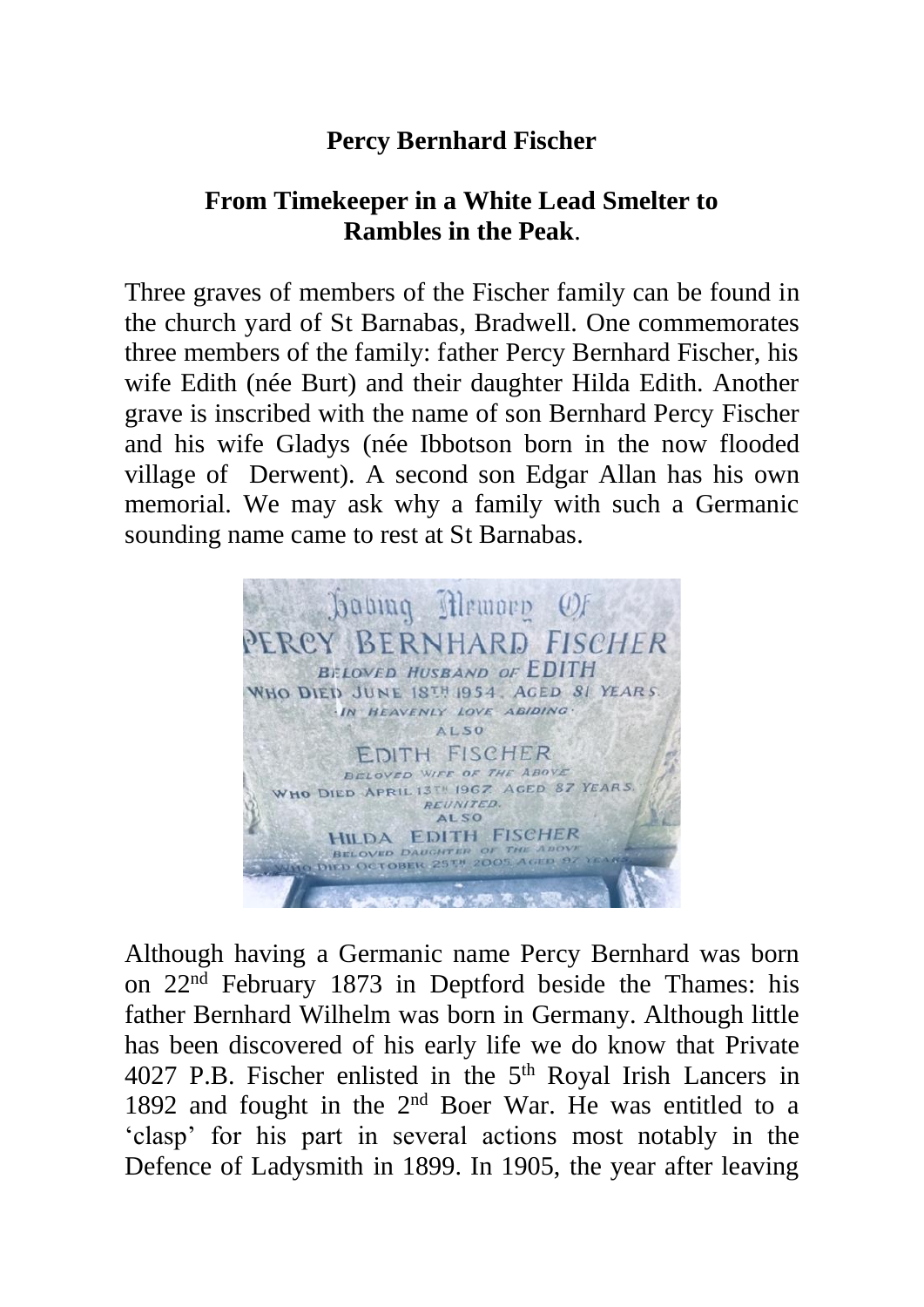the Army he married Edith Burt. The same year he was employed as 'a Time Keeper' at the Brimsdown White Lead Works at Ponders End in the Borough of Enfield, then in Middlesex. He and Edith continued to live in Enfield where Bernhard Percy, Hilda Edith and Edgar Allan were born. Another son George died the year he was born in 1908.



*The Fischer family Clacton 1912*

It seems that the Ponders End Lead Smelter had closed down by 1918 and Percy and his family moved to Bradwell. Over the years Percy lived first in Fern Bank (Treacle Cottage?) and then

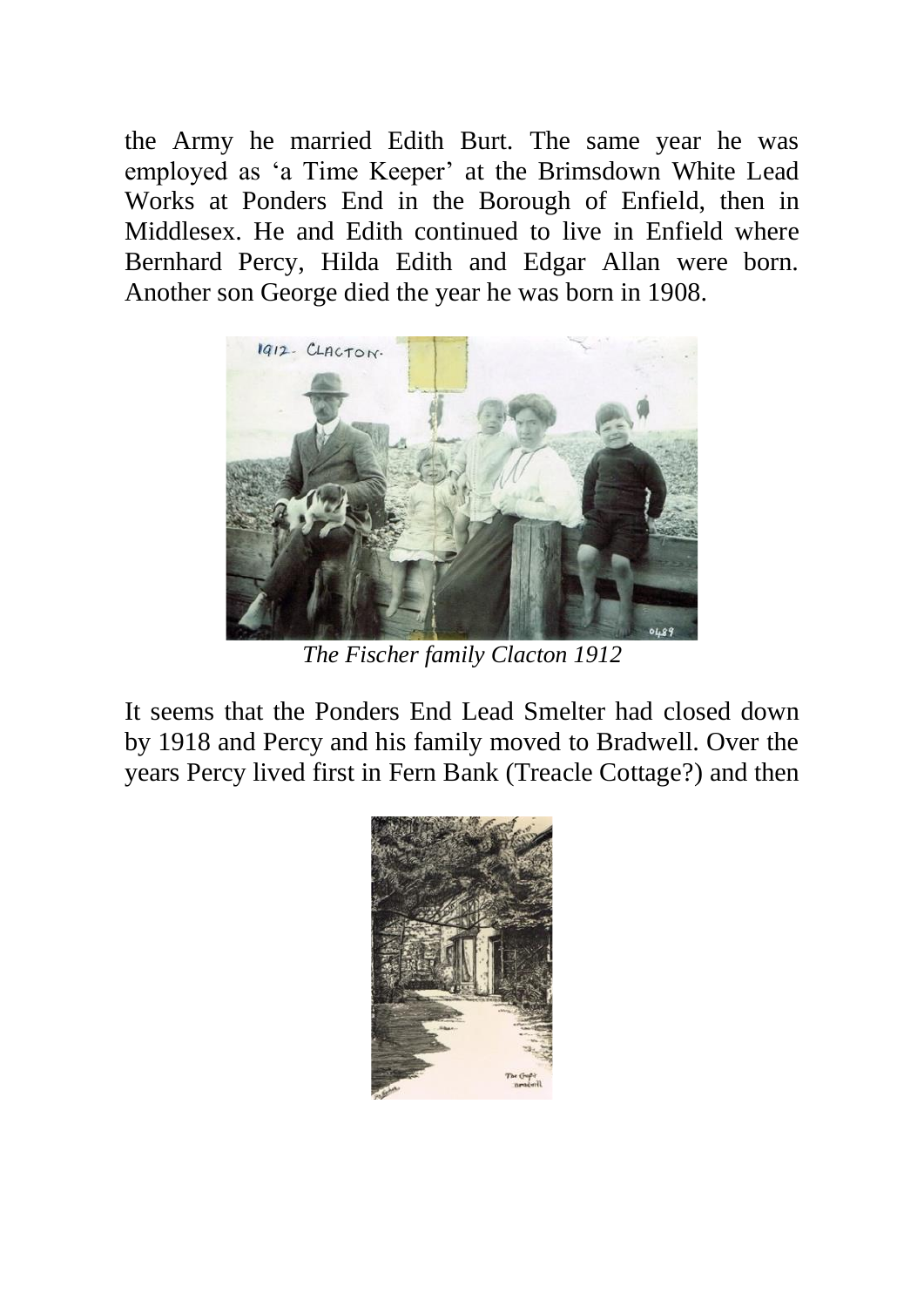in The Croft on Hugh Lane. On arrival Percy became a foreman at the Brough Lead Works. By that time the Brough Lead Works themselves had only a few years left and when they closed in 1926 Percy became unemployed again.



*A Percy Fischer sketch of Brough Lead Works.*

In the early 1930s an article about Percy Fischer was published in the *Sheffield Telegraph* and this in part reads:

When the lead works closed down he did not scruple about turning his hand to the hardest form of manual work in order to keep in employment. When Mitchell's Manchester contractors were building the light railway to the cement works in the Hope Valley, Mr Fischer was taken on as a navvy ganger, When the contract was completed there was no immediate prospect of further work, so now he became among the great army of unemployed.

By this time Percy would have been about 60 years old. The *Sheffield Telegraph* article quoted above had been written to celebrate Percy's association with the paper. This focussed on Percy providing the newspaper with sketches and descriptive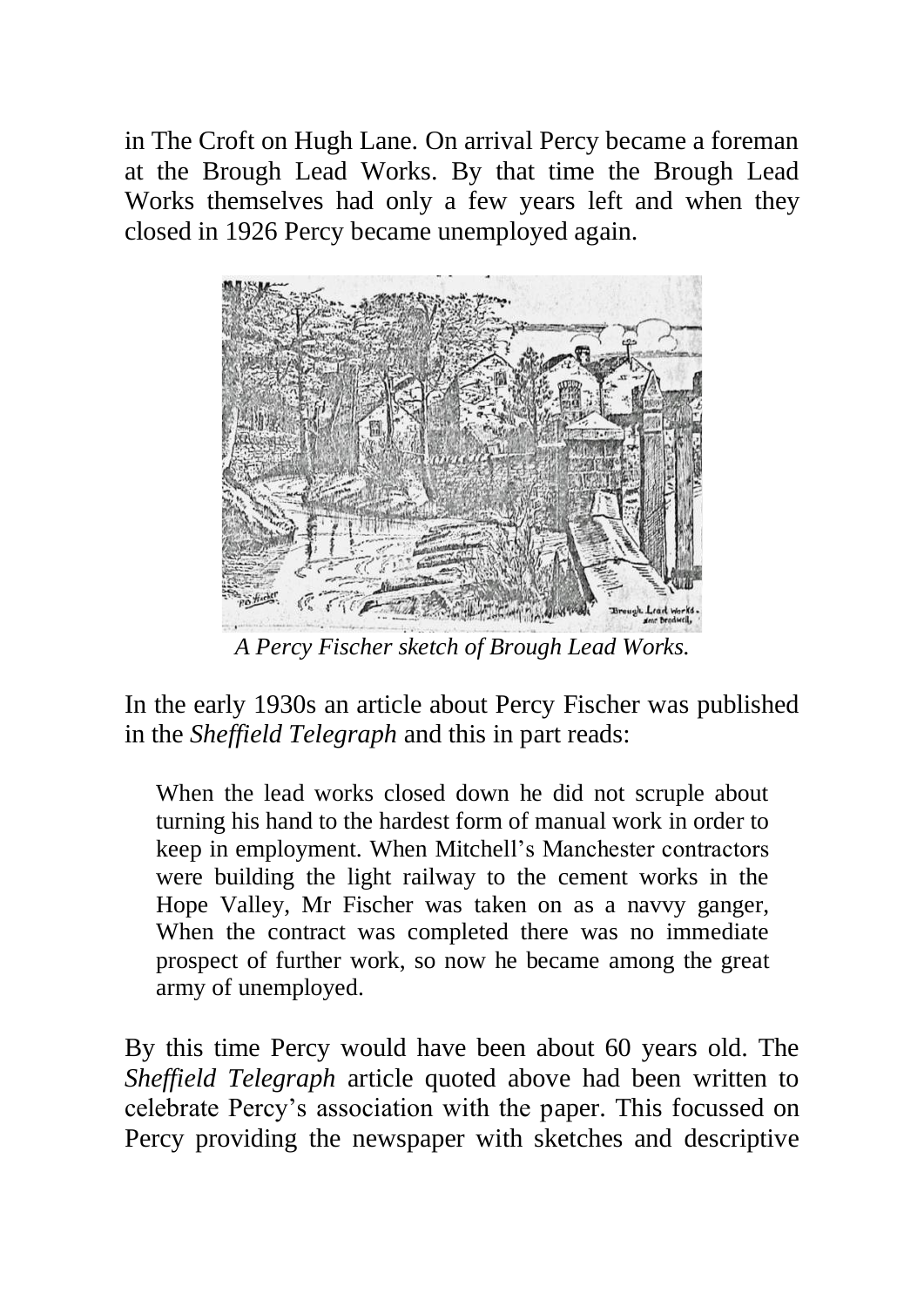texts. It is not clear when Percy's interest in artistic things started (it may have gone back to his time in South Africa) but it seems possible that his third redundancy decided him that he might earn some money from the sketches he had been making to that date for pleasure (although profit was never his main motivation).



*View from Soft Water Lane*



*Water wheel at Stretfield*

He never had a drawing lesson but he produced hundreds of drawings and a number of paintings. For his early artistic work he told the *Telegraph* journalist

(I) wasn't egotistical, was pleased to receive feedback and did not seek payment for (my) work. I know my weak points, because I know what I have the greatest difficulty with. Distance and light I can get alright, but foliage sometimes harasses me.

His artistic talent together with his love of walking encouraged the *Derbyshire Times* to invite him to produce a series 16 paid for pieces called '*Rambles in the Peak*'. Initially he signed these as Viator a word implying wayfarer or traveller. Each of these articles included at least one sketch and a detailed description of a walk together with landmarks and historical background. Hilda Fischer told Barry Fletcher that her father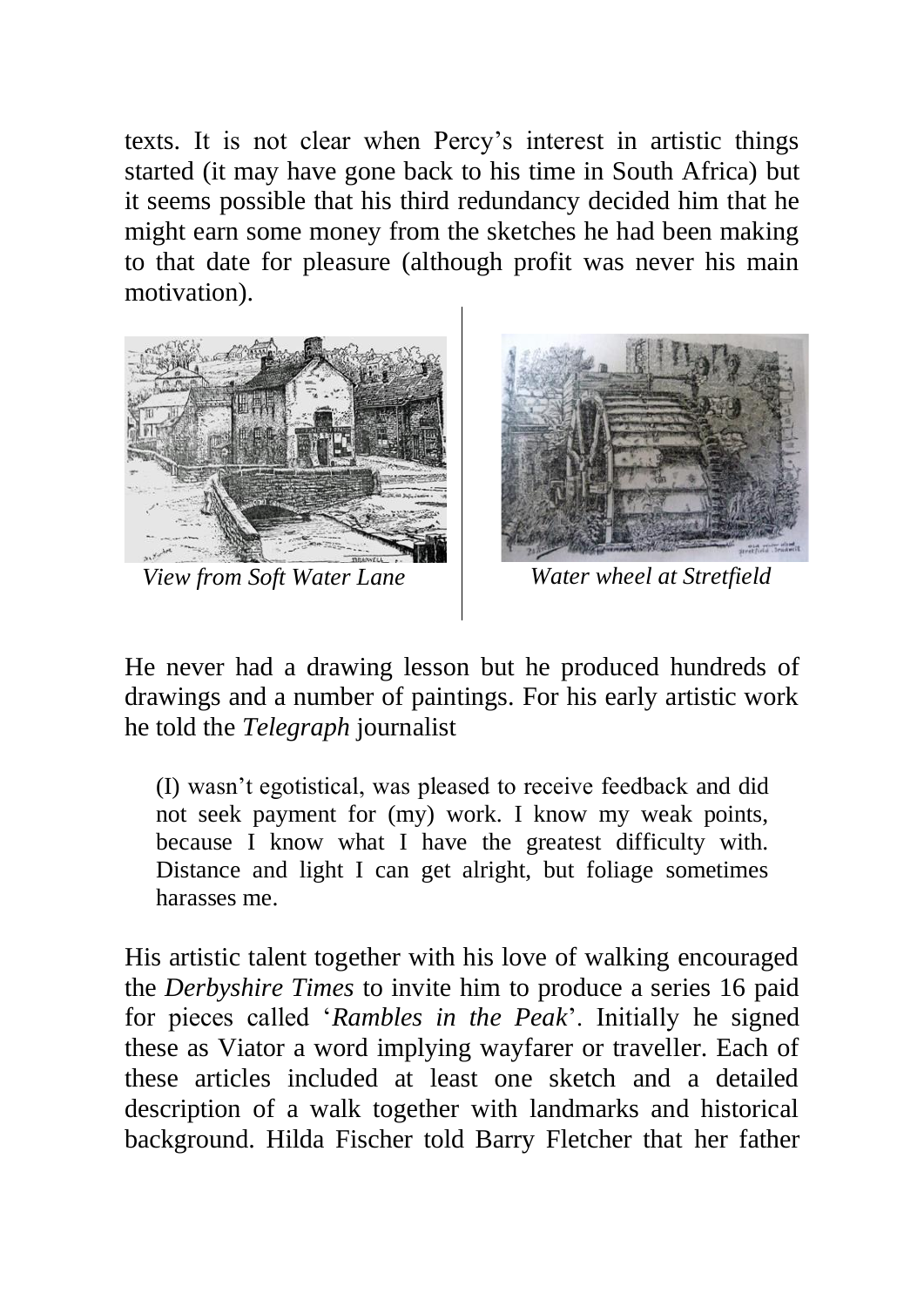received 3/4d per line and many of the pieces exceeded 50 lines. The *Sheffield Telegraph* interview marked Percy's contribution of some 66 pieces for the paper's Current Topics series. These like his contributions to the *Derbyshire Times*, consisted of brief historical details accompanied by his sketches. The places covered by Percy were numerous and included Ashopton, Bamford, Bradwell, Brough (the lead works), Burbage, Calver, Castleton, Chapel-en-le Frith, Edale, Eyam, Foolow, Hathersage, Holmesfield, Leash Fen, Little Hucklow, Ladybower, Longshaw, Millers Dale, Moscar, Padley, Peak Forest, Ringinglow, Shatton, Stanage, Stoney Middleton, Surprise View, Tideswell and Whirlow. Coincidentally an almost identical list of names covers some of the places painted by the Sheffield artist Harry Epworth Allen at about the same time that Percy Bernhard Fischer was most active. It is to be wondered if their paths ever crossed?

Hilda Fischer described some of her father's activities in an early Carnival Magazine. In a piece called Happy Times she wrote:

As our Gala Week comes round each year, my thoughts often wander back to the August Bank Holiday Pageants of years gone by. These took place on the old football field on Netherside, to raise funds for the Memorial Hall, the foundation stone of which was laid on  $10^{th}$  Nov  $1923$ .

My father, an old soldier, worked very hard for this cause, and in the year 1920 his entry for the pageant was a huge prehistoric animal which he made from a framework of wooden laths and wire, covered with tarpaulin. My two brothers performed as the legs, while I dressed in skins and wearing a heavy stone necklace, led the creature. Several mornings previous to the day of the pageant, we arose very early before people were about, and went up on Granby to practice the correct sequence of leg movement. If any early